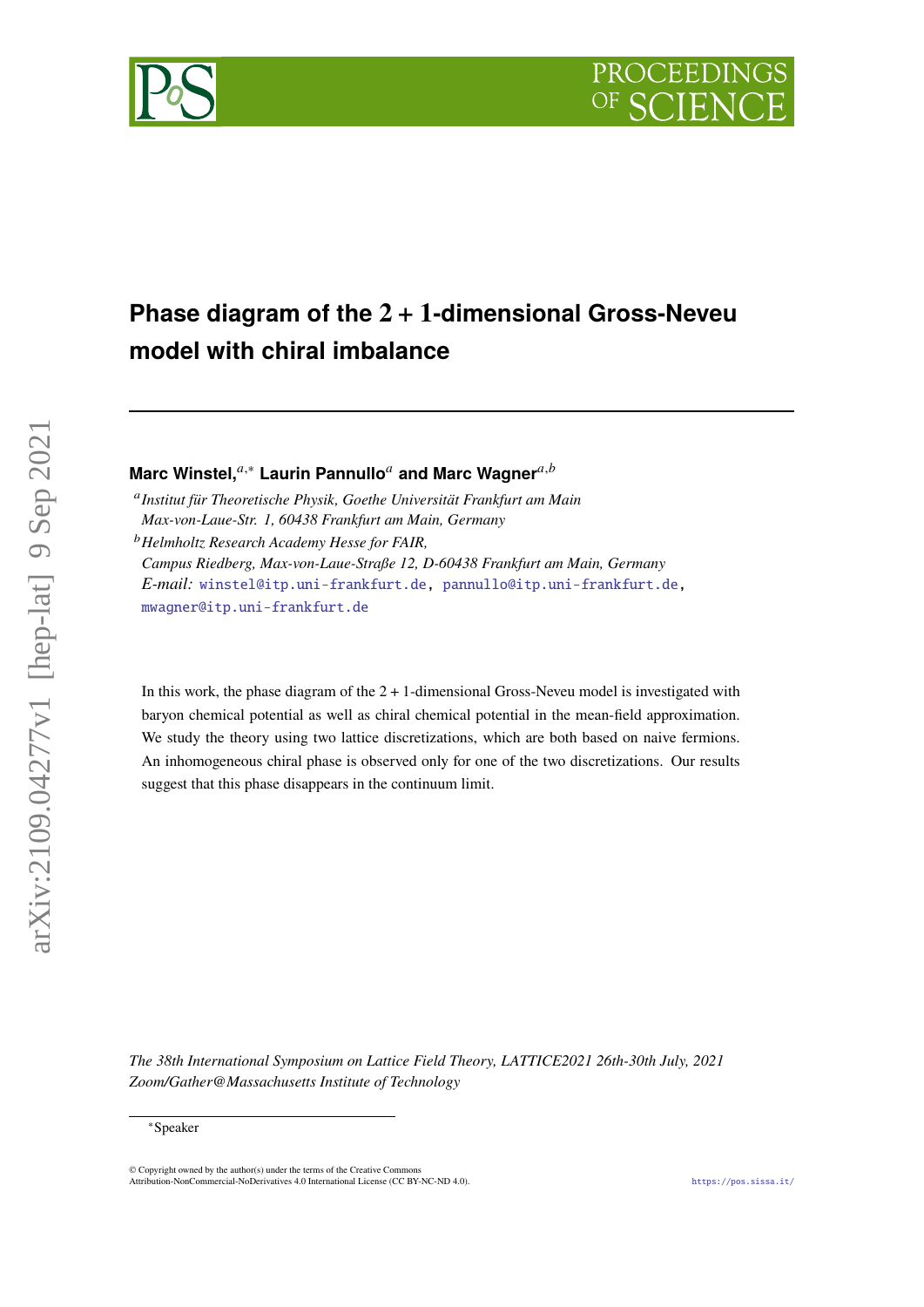# **1. Introduction**

The Gross-Neveu (GN) model describes  $N_f$  fermion flavors with a quartic interaction in the scalar channel. It is frequently used as a toy model for spontaneous breaking of chiral symmetry [\[1\]](#page-6-0). In general, four-Fermi theories are of interest in many applications in high energy physics  $[2-6]$  $[2-6]$ , condensed matter physics<sup>[1](#page-1-0)</sup>  $[7-17]$  $[7-17]$  but also of theoretical aspects of quantum field theory (e.g., renormalizability in the  $1/N$  expansion or in a perturbative approach) [\[18–](#page-7-1)[20\]](#page-7-2). In the meanfield approximation, the  $1 + 1$ -dimensional GN model exhibits a symmetric phase, a homogeneous symmetry-broken phase and an inhomogeneous phase, where the chiral condensate is an oscillating function of the spatial coordinate [\[21](#page-7-3)[–23\]](#page-7-4).

Recently, two independent mean-field studies of the  $\mu$ -T phase diagram ( $\mu$  denotes the baryon chemical potential) of the  $2 + 1$ -dimensional GN model were published  $[24–26]$  $[24–26]$ . An important result of these works is that the existence of an inhomogeneous phase depends on the details of the regularization. When the regulator (lattice spacing or Pauli-Villars cutoff) is removed, the inhomogeneous phase disappears.

In this work, we continue our previous lattice field theory investigations [\[24,](#page-7-5) [26\]](#page-7-6) by studying the phase diagram of the  $2 + 1$ -dimensional GN model with an additional chiral chemical potential  $\mu_{45}$ .

# **2. The** 2 + 1**-dimensional GN model**

The action of the 2 + 1-dimensional GN model with baryon chemical potential  $\mu$  as well as chiral chemical potential  $\mu_{45}$  is given by

$$
S[\bar{\psi}, \psi] = \int d^3x \left( \sum_{n=1}^{N_f} \bar{\psi}_n \left( \gamma_\nu \partial_\nu + \gamma_0 \mu + \gamma_{45} \gamma_0 \mu_{45} \right) \psi_n - \frac{g^2}{2} \left( \sum_{n=1}^{N_f} \bar{\psi}_n \psi_n \right)^2 \right), \tag{1}
$$

where  $\psi_n$  is a four-component massless fermion field,  $N_f$  is the number of flavors and  $g^2$  is the coupling of the four-fermion interaction. A reducible representation of the Clifford algebra is chosen, where  $\gamma_0$ ,  $\gamma_1$  and  $\gamma_2$  are block-diagonal. The upper two components of  $\psi_n$  can be interpreted as being "left-handed", the lower two components as "right-handed". There are two linearly independent matrices  $\gamma_4$  and  $\gamma_5$ , which anti-commute with  $\gamma_0$ ,  $\gamma_1$  and  $\gamma_2$  and, thus, both fulfill the necessary properties of a suitable  $\gamma_5$  matrix [\[6,](#page-6-2) [30\]](#page-8-0). Continuous symmetry transformations correspond to the generators  $\mathbb{I}_4$  and  $\gamma_{45}$  <sup>[2](#page-1-1)</sup>, while discrete chiral symmetry transformations are given by either  $\gamma_4$  or  $\gamma_5$ [\[5,](#page-6-4) [29\]](#page-8-1). Since  $\gamma_{45} = \text{diag}(+I_2, -I_2)$ , the chemical potential  $\mu_{45}$  generates a chiral imbalance. More details can be found in Ref. [\[26\]](#page-7-6) and will also be discussed in an upcoming publication.

By introducing an auxiliary boson field  $\sigma$  and integrating over the fermion fields, one obtains the effective action

<span id="page-1-2"></span>
$$
S_{\text{eff}}[\sigma] = N_f \left( \frac{1}{2\lambda} \int d^3 x \, \sigma^2 - \ln \left( \det(Q) \right) \right) \quad , \quad Z = \int D\sigma \, e^{-S_{\text{eff}}[\sigma]}, \tag{2}
$$

<span id="page-1-0"></span><sup>1</sup>Especially 2 + 1-dimensional models are often used to describe superconducting electrons in high-temperature superconductors, which are confined to planes.

<span id="page-1-1"></span><sup>&</sup>lt;sup>2</sup>For  $N_f$  fermion fields one needs to consider tensor products with the generators of flavor rotations to get the full set of symmetry transformations.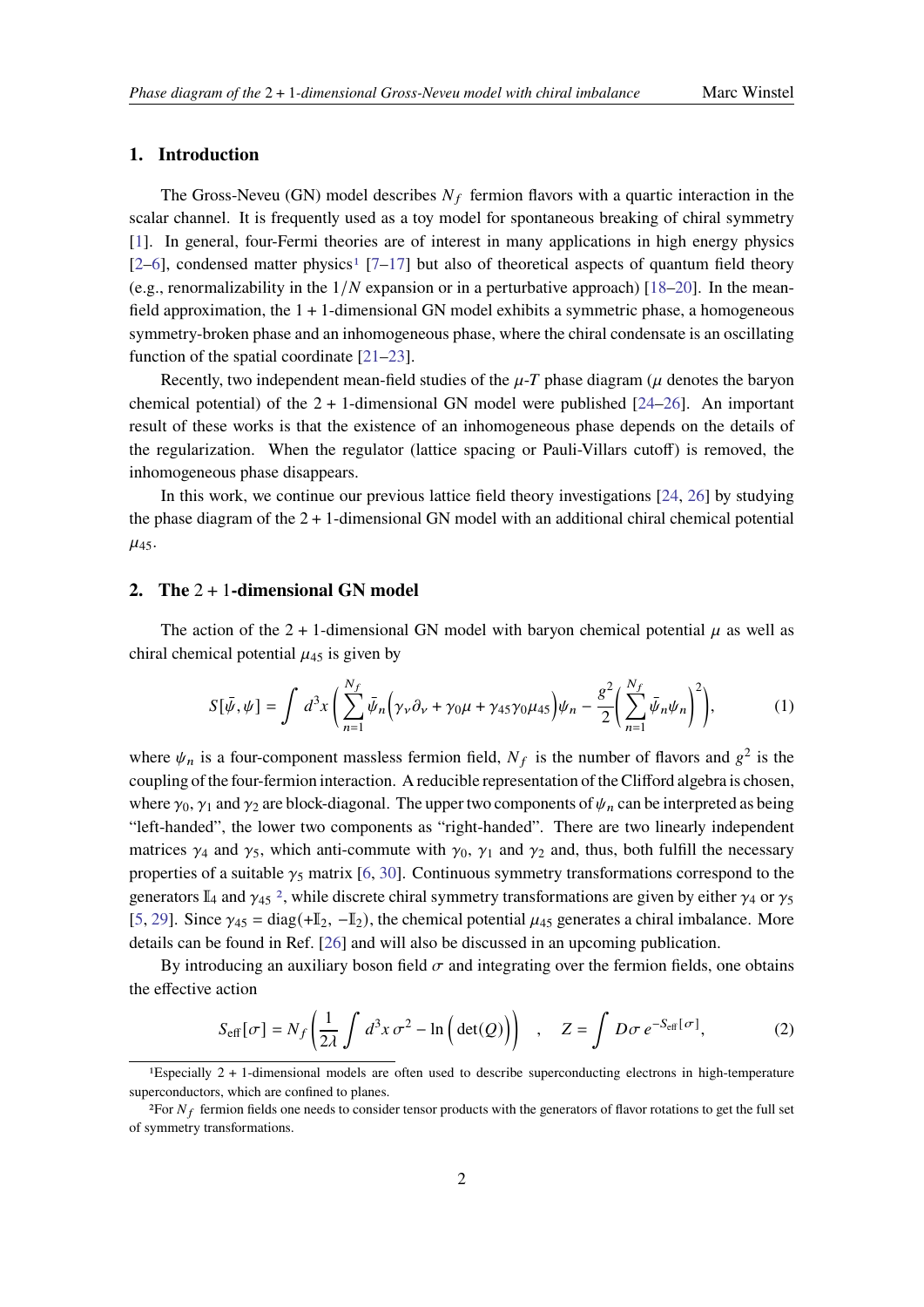where

$$
Q = \gamma_{\nu}\partial_{\nu} + \gamma_0\mu + \gamma_{45}\gamma_0\mu_{45} + \sigma \tag{3}
$$

is the Dirac operator and  $\lambda = N_f g^2$ . The effective action is real-valued, if the boson field  $\sigma$ is restricted to be constant in temporal direction (see appendix A of Ref. [\[26\]](#page-7-6) for a proof). As  $S_{\text{eff}} \propto N_f$ , the limit  $N_f \to \infty$  reduces the relevant configurations in the path integral to the global minima of  $S_{\text{eff}}$ , i.e., the mean-field approximation becomes exact in that limit. A Ward-Takahashi identity causes  $\sigma$  to be proportional to the chiral condensate  $\langle \bar{\psi}_n \psi_n \rangle$ . Moreover, the effective action Eq. [\(2\)](#page-1-2) is invariant under  $\sigma \to -\sigma$ . Thus,  $\sigma$  is an order parameter for the discrete chiral symmetry.

The Dirac operator can be expressed in terms of irreducible representations of the Clifford algebra [\[27\]](#page-7-7),

$$
Q[\mu, \mu_{45}, \sigma] = \text{diag}\left(Q^{(2)}[\mu + \mu_{45}, \sigma], \tilde{Q}^{(2)}[\mu - \mu_{45}, \sigma]\right),\tag{4}
$$

where  $Q^2[\mu, \sigma]$  and  $\tilde{Q}^{(2)}[\mu, \sigma]$  are defined as

$$
Q^{(2)}\left[\mu,\sigma\right] = +\tau_2(\partial_0 + \mu) + \tau_3\partial_1 + \tau_1\partial_2 + \sigma,\tag{5}
$$

$$
\tilde{\mathcal{Q}}^{(2)}[\mu,\sigma] = -\tau_2(\partial_0 + \mu) - \tau_3 \partial_1 - \tau_1 \partial_2 + \sigma. \tag{6}
$$

The Dirac operators  $Q^{(2)}$  and  $\tilde{Q}^{(2)}$  contain two inequivalent 2  $\times$  2 representations,  $(\gamma_0, \gamma_1, \gamma_2)$  =  $(\tau_2, \tau_3, \tau_1)$  and  $(\gamma_0, \gamma_1, \gamma_2) = -(\tau_2, \tau_3, \tau_1)$ , with  $\tau_i$  denoting the Pauli matrices. They act on the "left-handed" and "right-handed" components introduced above. For  $\mu_{45} = 0$  their chemical potentials are the same, but for  $\mu_{45} \neq 0$  they differ,  $\mu + \mu_{45}$  and  $\mu - \mu_{45}$ , indicating chiral imbalance. The determinants of  $Q^{(2)}$  and  $\tilde{Q}^{(2)}$  are invariant under  $\sigma \to -\sigma$  as well as under  $\mu \to -\mu$ . A consequence of the latter is that det  $Q$  as well as effective action [\(2\)](#page-1-2) are invariant under the exchange of  $\mu$  and  $\mu_{45}$ . This property is used to check our numerical results presented in section [4.](#page-3-0)

One can show that

$$
\det Q^{(4)}[\mu, \sigma] = \left(\det Q^{(2)}[\mu, \sigma]\right)^2 = \left(\det \tilde{Q}^{(2)}[\mu, \sigma]\right)^2 \tag{7}
$$

with  $Q^{(4)}[\mu, \sigma] = Q[\mu, 0, \sigma]$  (see Ref. [\[26\]](#page-7-6) for the proof). In consequence, the same phase diagram would be obtained if a Dirac operator

$$
Q'[\mu, \mu_{45}, \sigma] = \text{diag}\left(Q^{(4)}[\mu + \mu_{45}, \sigma], Q^{(4)}[\mu - \mu_{45}, \sigma]\right)
$$
(8)

would be used in the action. Then, the spinor fields would obtain an additional degree of freedom, independent of chirality, that one can interpret as "isospin" and  $\mu_{45}$  would serve as an isospin chemical potential. We will explore this concept further in an upcoming publication.

# **3. Lattice discretizations**

We use lattice discretizations of Eq. [\(2\)](#page-1-2) similar to that discussed in section 4 of Ref. [\[26\]](#page-7-6). The main difference is that we use a lattice also in temporal direction instead of a superposition of plane waves. The cubic space-time volume is  $\beta \times V = \beta \times L \times L$  and the corresponding lattice has spacing a and  $N_t \times N_s \times N_s$  sites, i.e.,  $\beta = aN_t$  and  $L = aN_s$ . The boundary conditions are antiperiodic in temporal direction and periodic in the two spatial directions.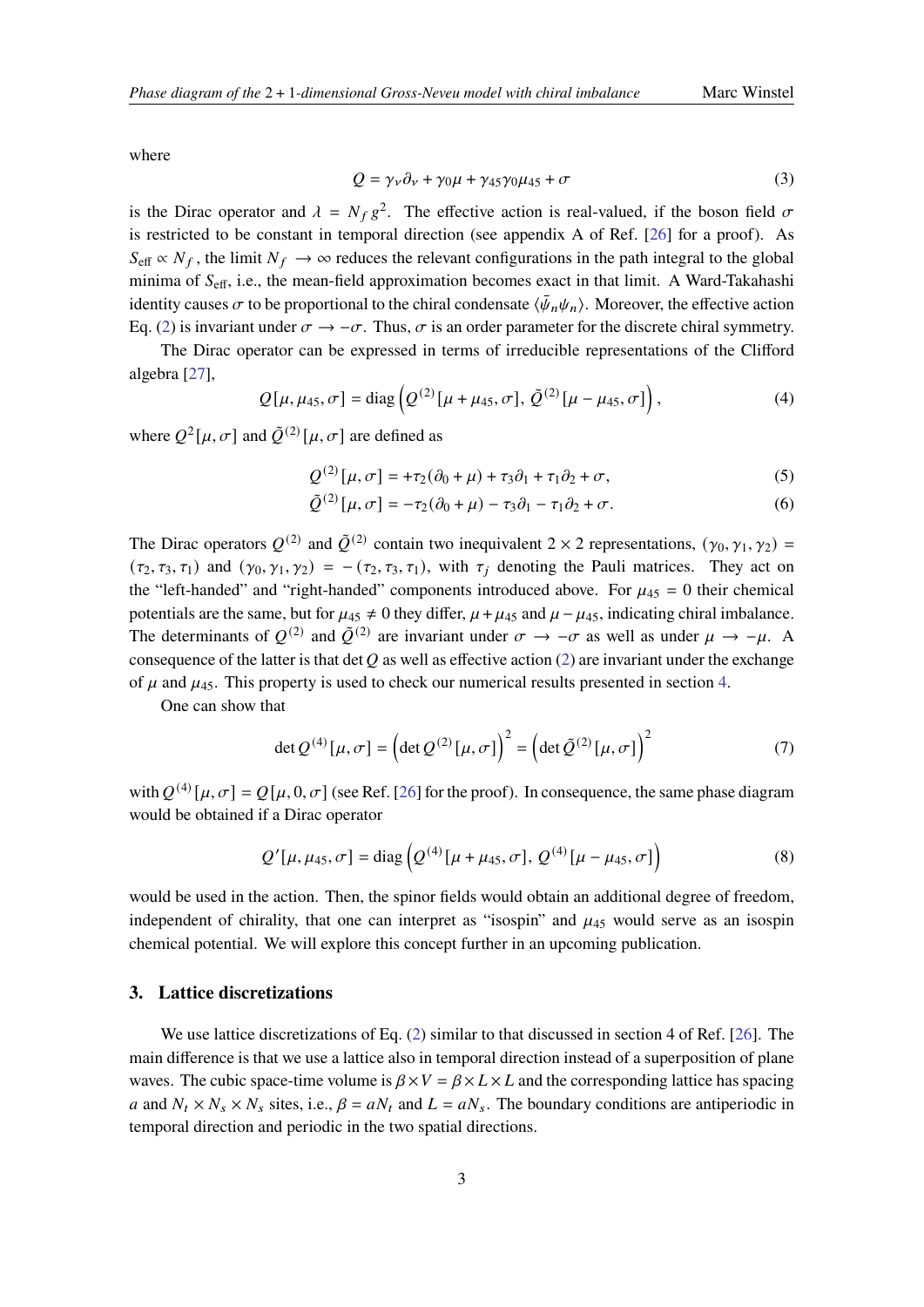For numerical computations it is convenient to work in momentum space. When using naive fermions, a weight function  $\tilde{W}_2$  with specific properties has to be included in the interaction term of the GN model, to ensure the correct continuum limit (see Refs. [\[18,](#page-7-1) [26,](#page-7-6) [31\]](#page-8-2), in particular appendix 2 of Ref. [\[18\]](#page-7-1)). The Dirac operator is then

$$
Q(p,q) = i\delta_{p,q} \sum_{\nu=0}^{2} \gamma_{\nu} \sin (p_{\nu} - \delta_{\nu,0} i(\mu + \gamma_{45}\mu_{45})) + \delta_{p_0,q_0} \tilde{W}_2(\mathbf{p} - \mathbf{q}) \tilde{\sigma}(\mathbf{p} - \mathbf{q}),
$$
 (9)

where all quantities are expressed in units of  $a$ , i.e., dimensionless. In this work as well as in our previous work [\[26\]](#page-7-6) we use and compare two weight functions corresponding to two different lattice discretizations,

<span id="page-3-2"></span><span id="page-3-1"></span>
$$
\tilde{W}'_2(\mathbf{p}) = \prod_{\nu=1,2} \tilde{W}'_1(p_{\nu}) \quad , \quad \tilde{W}'_1(p_{\nu}) = \frac{\cos(p_{\nu}) + 1}{2} \tag{10}
$$

and

$$
\tilde{W}_{2}''(\mathbf{p}) = \prod_{\nu=1,2} \tilde{W}_{1}''(p_{\nu}) \quad , \quad \tilde{W}_{1}''(p_{\nu}) = \Theta(\pi/2 - |p_{\nu}|), \tag{11}
$$

where  $\Theta(p)$  is the Heaviside function.

# <span id="page-3-0"></span>**4. Numerical results**

The phase diagram at  $\mu_{45} = 0$  is known from Refs. [\[25,](#page-7-8) [26\]](#page-7-6). There is a symmetric phase  $(\sigma = 0)$  at large  $\mu$  and/or T and a homogeneous symmetry-broken phase with a spatially constant field  $\sigma = \bar{\sigma} \neq 0$  at small  $\mu$  and small T. For  $W_2 = W_2''$  and finite lattice spacing there is also an inhomogeneous phase, where  $\sigma$  is a varying function of the spatial coordinates ( $\sigma = \sigma(\mathbf{x})$ ), at small  $T$  between the symmetric and the homogeneous symmetry-broken phase. This phase, however, vanishes in the continuum limit. There is no inhomogeneous phase for  $W_2 = W'_2$ , neither at finite lattice spacing nor in the continuum limit.

In this section we discuss numerical results for the two lattice discretizations [\(10\)](#page-3-1) and [\(11\)](#page-3-2) with the aim to extend the phase diagram to  $\mu_{45} \neq 0$ . Technical aspects like scale setting and tuning of the coupling constant are explained in Ref. [\[26\]](#page-7-6). As usual, all dimensionful quantities are expressed in units of  $\sigma_0 = \sigma|_{\mu=0, \mu_{45}=0, T \approx 0}$ , the vacuum expectation value of  $\sigma$ .

## **4.1 The homogeneous phase diagram**

When only allowing a homogeneous condensate, i.e.,  $\tilde{\sigma}(\mathbf{p}) = \bar{\sigma} \delta_{\mathbf{p},0}$ , the lattice discretizations with  $W'_2$  and  $W''_2$  are identical (cf. Eq. [\(10\)](#page-3-1) and Eq. [\(11\)](#page-3-2) for **p** = 0). The effective action at given  $\mu$ ,  $\mu_{45}$  and T is a function of just one variable and can be minimized numerically in a straightforward way to determine the physically preferred value of  $\bar{\sigma}$ .

Fig. [1](#page-4-0) shows the phase diagram in 3-dimensional  $\mu$ - $\mu$ <sub>45</sub>-T space at finite lattice spacing and space-time volume. We note that these results reflect the previously discussed  $\mu \leftrightarrow \mu_{45}$  symmetry of the effective action. The observed phase boundary for  $\mu_{45} = 0$  is close to the continuum result from Ref. [\[32\]](#page-8-3), where small deviations are due to discretization errors and finite volume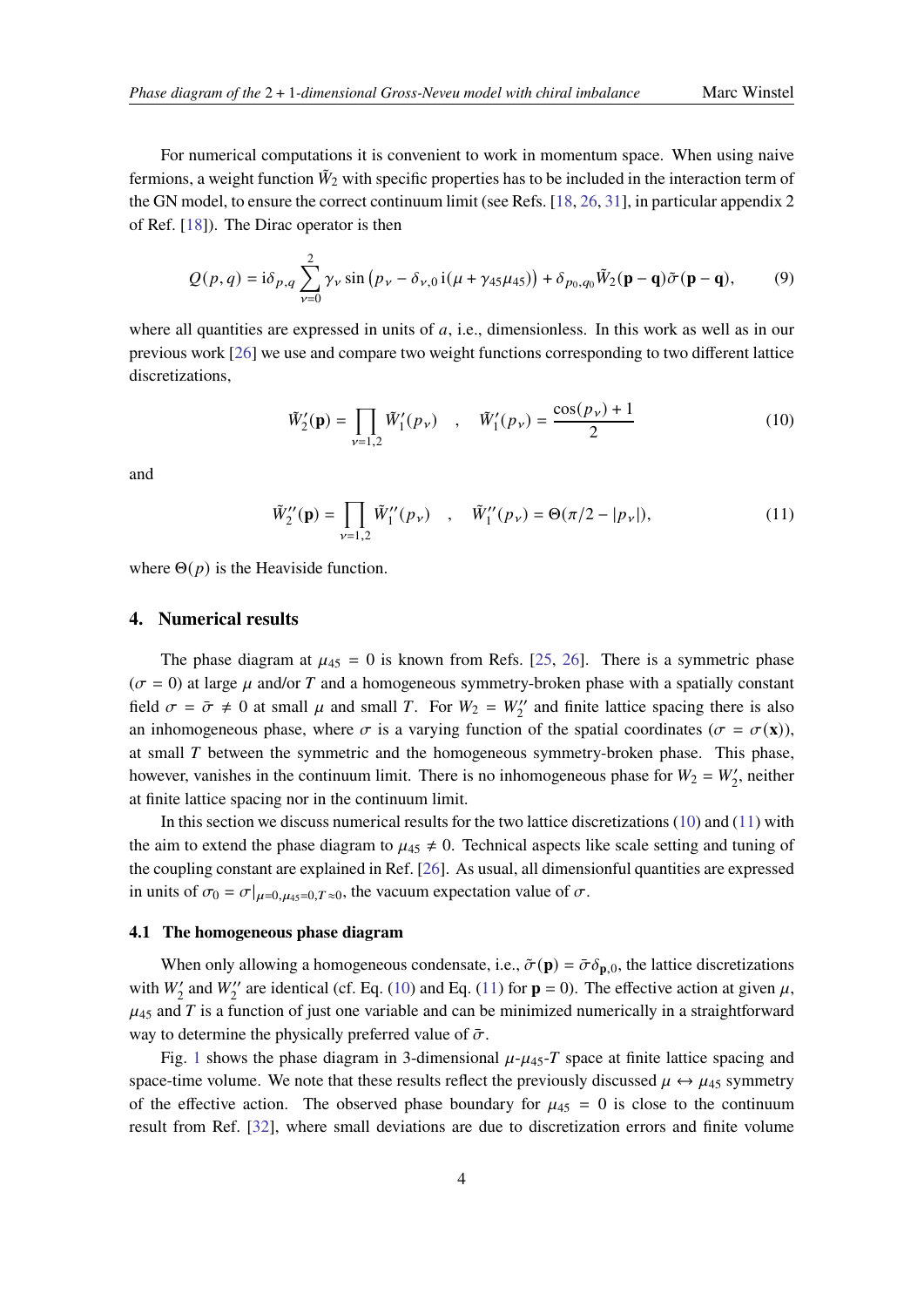<span id="page-4-0"></span>

**Figure 1:** Phase diagram of the chirally imbalanced  $2 + 1$ -dimensional GN model with restriction to a homogeneous condensate in 3-dimensional  $\mu$ - $\mu$ <sub>45</sub>-T space for  $a\sigma_0 = 0.2327$  and  $L\sigma_0 = 27.92$ .

<span id="page-4-1"></span>

**Figure 2:** "Phase diagram" of the chirally imbalanced 2 + 1-dimensional GN model obtained via stability analyses in 3-dimensional  $\mu$ - $\mu$ <sub>45</sub>-T space for  $a\sigma_0 = 0.2327$  and  $L\sigma_0 = 23.27$  and the discretization with  $W_2 = W_2''$ . The two plots show the same data from different angles.

corrections. There are also slight differences to our lattice results from Ref. [\[26\]](#page-7-6), because of different discretizations in temporal direction.

For large temperature,  $T/\sigma_0 \ge 0.4$ , the phase boundary exhibits an approximate rotational symmetry in the  $\mu$ - $\mu$ <sub>45</sub> plane, i.e., the phase boundary is crudely described by  $\mu^2 + \mu_{45}^2 = \text{const.}$ The behavior is completely different at low temperatures,  $T/\sigma_0 \le 0.1$ , where the phase boundary resembles a square in the  $\mu$ - $\mu$ <sub>45</sub> plane.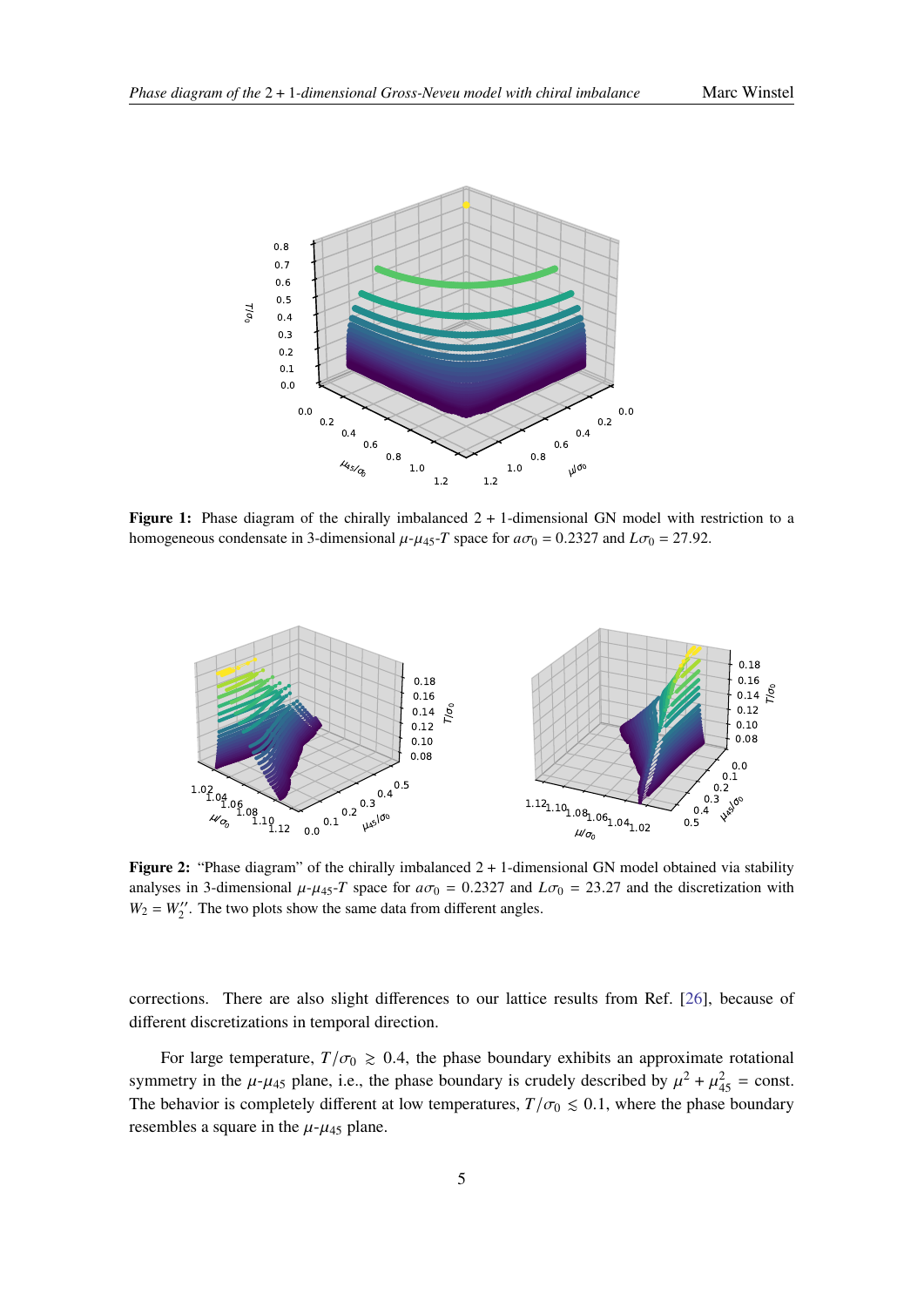## **4.2 Instabilities with respect to spatially inhomogeneous perturbations**

To study possibly existing inhomogeneous phases, one has to allow for arbitrary modulations, i.e., non-vanishing  $\sigma(\mathbf{p})$ , and to find the global minima of the effective action. In principle, such a minimization is possible within our lattice field theory approach, but it is a computationally extremely challenging task. For 1-dimensional modulations and  $\mu_{45} = 0$  we were successfully using a local minimization algorithm with several randomly chosen initial field configurations [\[26\]](#page-7-6). In the near future we plan to use similar techniques to search for 2-dimensional modulations that are global minima, both at  $\mu_{45} = 0$  and  $\mu_{45} \neq 0$ .

In this work, a simpler strategy is applied and the existence of inhomogeneous phases is studied via stability analyses. For given  $\mu$ ,  $\mu_{45}$  and T we check the stability of the homogeneous condensate  $\bar{\sigma}$ , as determined in the previous subsection, with respect to spatially inhomogeneous perturbations  $\delta\tilde{\sigma}(\mathbf{p})$  (for details we refer to Ref. [\[26\]](#page-7-6)). If there is a perturbation  $\delta\tilde{\sigma}(\mathbf{p})$ , which lowers the effective action compared to the homogeneous condensate, an inhomogeneous phase is indicated. In this way regions in the phase diagram can be mapped, which correspond to or are part of an inhomogeneous phase.

Since there is no inhomogeneous phase in the continuum limit for chirally balanced matter [\[25,](#page-7-8) [26\]](#page-7-6), we now explore, whether  $\mu_{45} \neq 0$  might favor the existence of such a phase. We start with the discretization with  $W_2 = W_2''$  $W_2 = W_2''$  $W_2 = W_2''$  and show in Fig. 2 the boundaries of the instability region in 3-dimensional  $\mu$ - $\mu$ <sub>45</sub>-T space at finite lattice spacing and space-time volume. The instability region resembles a tetrahedron and is adjacent to the homogeneously broken phase depicted in Fig. [1.](#page-4-0) Increasing  $|\mu_{45}|$  seems to disfavor an inhomogeneous phase, because the instability region shrinks.

Computations at several values of the lattice spacing suggest that the instability region vanishes in the continuum limit also at  $\mu_{45} \neq 0$ . This is supported by computations with the discretization with  $W_2 = W'_2$ , where no instability region is observed, neither at  $\mu_{45} = 0$  (as discussed in Ref. [\[26\]](#page-7-6)) nor at  $\mu_{45} \neq 0$ . These results will be shown and discussed in more detail in an upcoming publication.

#### **Acknowledgements**

We acknowledge useful discussions with L. Kurth, A. Königstein, A. Sciarra, M. Thies and A. Wipf. We thank A. Königstein for useful comments on the manuscript and for bringing Ref. [\[30\]](#page-8-0) to our attention.

We acknowledge support by the Deutsche Forschungsgemeinschaft (DFG, German Research Foundation) through the CRC-TR 211 "Strong interaction matter under extreme conditions" – project number 315477589-TRR 211. M. Wagner acknowledges support by the Heisenberg Programme of the Deutsche Forschungsgemeinschaft (DFG, German Research Foundation) – project number 399217702. M. Winstel acknowledges support by the GSI Forschungs- und Entwicklungsvereinbarungen (GSI F&E). Calculations on the GOETHE-HLR and on the on the FUCHS-CSC highperformance computers of the Frankfurt University were conducted for this research. We would like to thank HPC-Hessen, funded by the State Ministry of Higher Education, Research and the Arts, for programming advice.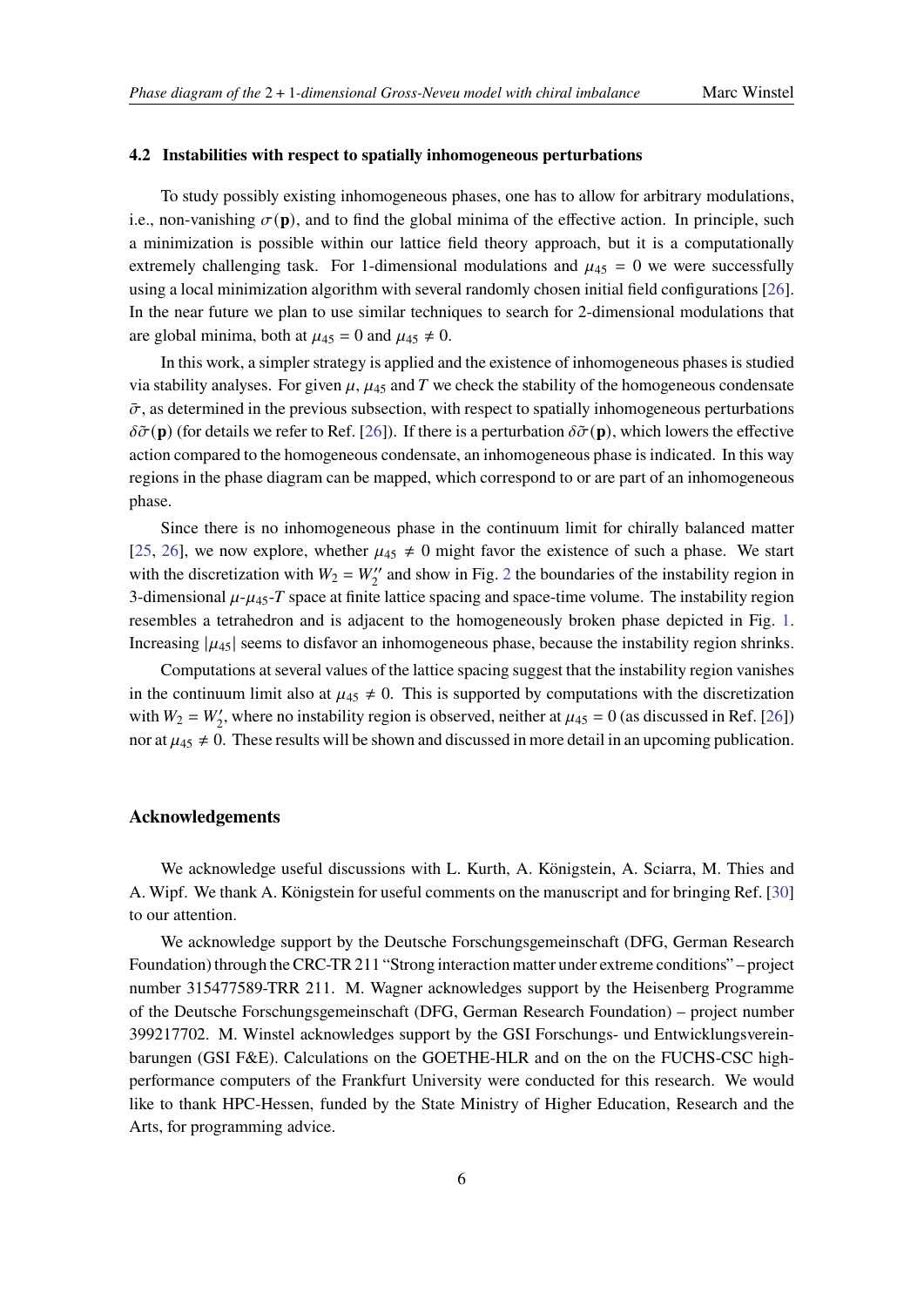## **References**

- <span id="page-6-0"></span>[1] D. J. Gross and A. Neveu, "Dynamical symmetry breaking in asymptotically free field theories", Phys. Rev. D **10**, 3235 (1974).
- <span id="page-6-1"></span>[2] R. Narayanan, "Relevance of the three-dimensional Thirring coupling at finite temperature and density," Phys. Rev. D **102**, no.1, 016014 (2020) [arXiv:2006.00608 [hep-th]].
- [3] S. Hands, A. Kocic and J. B. Kogut, "The Four Fermi model in three-dimensions at nonzero density and temperature," Nucl. Phys. B **390**, 355-378 (1993) [arXiv:hep-lat/9206024 [hep $lat$ ].
- [4] S. J. Hands, J. B. Kogut and C. G. Strouthos, "The (2+1)-dimensional Gross-Neveu model with a U(1) chiral symmetry at nonzero temperature," Phys. Lett. B **515**, 407-413 (2001) [arXiv:hep-lat/0107004 [hep-lat]].
- <span id="page-6-4"></span>[5] H. Gies and L. Janssen, "UV fixed-point structure of the three-dimensional Thirring model", Phys. Rev. D **82**, 085018 (2010) [arXiv:1006.3747 [hep-th]].
- <span id="page-6-2"></span>[6] D. D. Scherer and H. Gies, "Renormalization group study of magnetic catalysis in the 3d Gross-Neveu model", Phys. Rev. B **85** no. 19, 195417 (2012) [arXiv:1201.3746 [cond-mat.strel]].
- <span id="page-6-3"></span>[7] A. Chodos and H. Minakata, "The Gross-Neveu model as an effective theory for polyacetylene," Phys. Lett. A **191**, 39 (1994).
- [8] T. Ohsaku, "Relativistic model for two-band superconductivity," [arXiv:cond-mat/0306472 [cond-mat]].
- [9] R. MacKenzie, P. K. Panigrahi and S. Sakhi, "Superconductivity in a planar field theory through Kosterlitz-Thouless mechanism," Phys. Rev. B **48** no. 6, 3892 (1993).
- [10] A. Kalinkin and V. M. Skorikov, "Phase transitions in four fermion models," Inorg. Mater. **39**, 765-779 (2003).
- [11] D. Ebert, V. C. Zhukovsky, P. B. Kolmakov, K. G. Klimenko and R. N. Zhokhov, "Magnetization in (2+1)-dimensional Gross–neveu Model With Application to Carbon Nanotubes" *Particle Physics at the Year of Light*, World Scientific, 510-513 (2017).
- [12] D. Ebert and D. Blaschke, "Thermodynamics of a generalized graphene-motivated (2+1) D Gross–Neveu model beyond the mean field within the Beth–Uhlenbeck approach," PTEP **2019**, no.12, 123I01 (2019) [arXiv:1811.07109 [cond-mat.mes-hall]].
- [13] K. G. Klimenko, R. N. Zhokhov and V. C. Zhukovsky, "Superconducting phase transitions induced by chemical potential in (2+1)-dimensional four-fermion quantum field theory," Phys. Rev. D **86**, 105010 (2012) [arXiv:1210.7934 [hep-th]].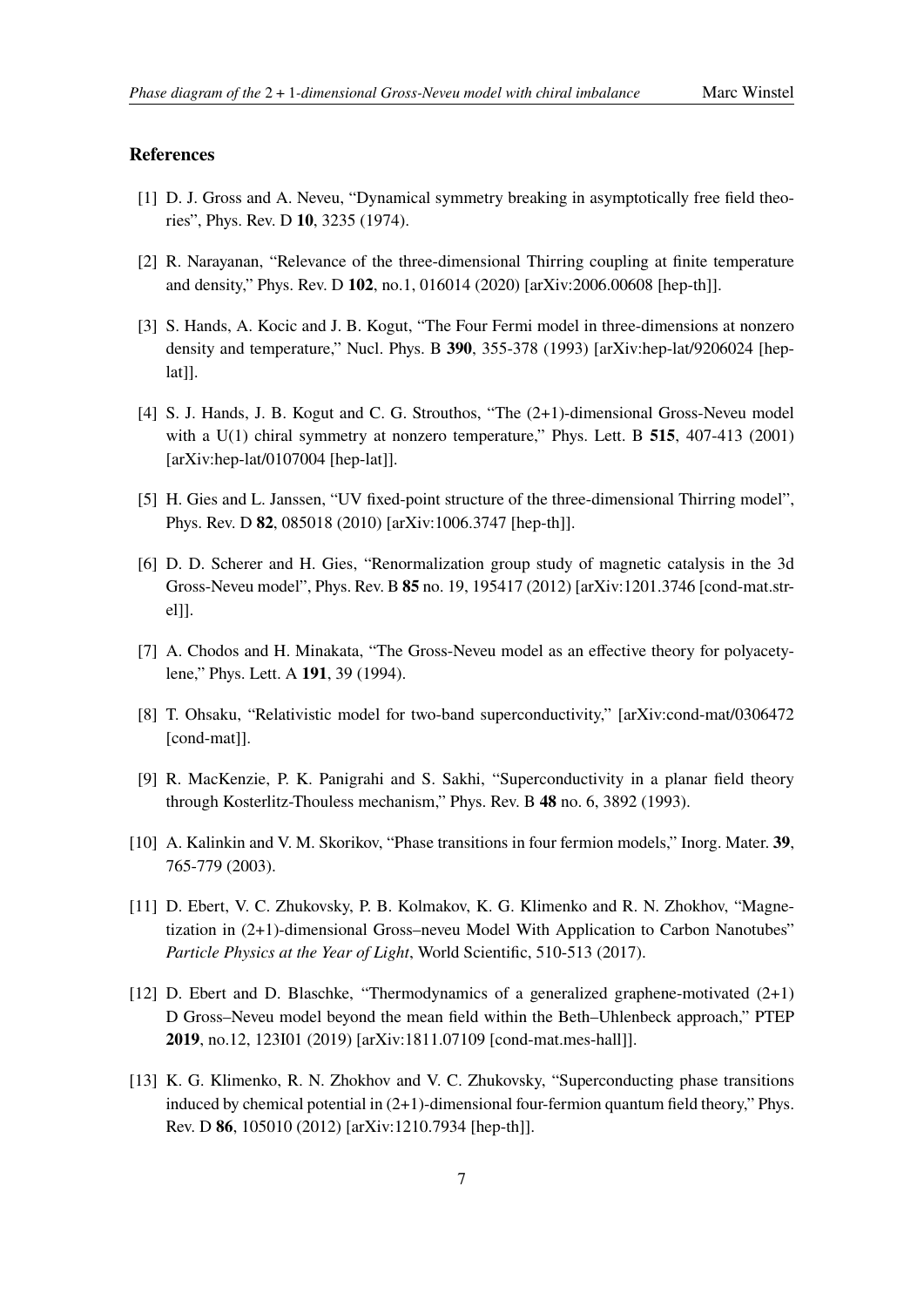- [14] K. G. Klimenko, R. N. Zhokhov and V. C. Zhukovsky, "Superconductivity phenomenon induced by external in-plane magnetic field in (2+1)-dimensional Gross-Neveu type model," Mod. Phys. Lett. A **28**, 1350096 (2013) [arXiv:1211.0148 [hep-th]].
- [15] V. C. Zhukovsky, K. G. Klimenko and T. G. Khunjua, "The effect of chiral density waves on the superconducting phase in the two-dimensional Gross-Neveu model," Moscow Univ. Phys. Bull. **68**, 105-109 (2013).
- [16] S. Hands and A. S. Sehra, "Supercurrent flow in NJL(2+1) at high baryon density," Phys. Lett. B **637**, 229-234 (2006) [arXiv:hep-lat/0510105 [hep-lat]].
- <span id="page-7-0"></span>[17] S. Hands, B. Lucini and S. Morrison, "Numerical portrait of a relativistic thin film BCS superfluid," Phys. Rev. D **65**, 036004 (2002) [arXiv:hep-lat/0109001 [hep-lat]].
- <span id="page-7-1"></span>[18] J. Lenz, L. Pannullo, M. Wagner, B. Wellegehausen and A. Wipf, "Inhomogeneous phases in the Gross-Neveu model in 1+1 dimensions at finite number of flavors", Phys. Rev. D **101**, no. 9, 094512 (2020) [arXiv:2004.00295 [hep-lat]].
- [19] S. Hands, A. Kocic and J. B. Kogut, "Compositeness, anomalous dimensions and renormalizability in four Fermi theories," Phys. Lett. B **273**, 111-117 (1991).
- <span id="page-7-2"></span>[20] J. Stoll, N. Zorbach, A. Koenigstein, M. J. Steil and S. Rechenberger, "Bosonic fluctuations in the  $(1 + 1)$ -dimensional Gross-Neveu(-Yukawa) model at varying  $\mu$  and T and finite N," [arXiv:2108.10616 [hep-ph]].
- <span id="page-7-3"></span>[21] M. Thies and K. Urlichs, "Revised phase diagram of the Gross-Neveu model", Phys. Rev. D **67**, 125015 (2003) [arXiv:hep-th/0302092].
- [22] O. Schnetz, M. Thies and K. Urlichs, "Phase diagram of the Gross-Neveu model: exact results and condensed matter precursors", Annals Phys. **314**, 425 (2004) [arXiv:hep-th/0402014].
- <span id="page-7-4"></span>[23] M. Thies, "From relativistic quantum fields to condensed matter and back again: updating the Gross-Neveu phase diagram", J. Phys. A **39**, 12707 (2006) [arXiv:hep-th/0601049].
- <span id="page-7-5"></span>[24] M. Winstel, J. Stoll and M. Wagner, "Lattice investigation of an inhomogeneous phase of the 2 + 1-dimensional Gross-Neveu model in the limit of infinitely many flavors", J. Phys.: Conf. Ser. **1667**, 012044 (2020) [arXiv:1909.00064 [hep-lat]].
- <span id="page-7-8"></span>[25] R. Narayanan, "Phase diagram of the large N Gross-Neveu model in a finite periodic box", Phys. Rev. D **101**, no. 9, 096001 (2020) [arXiv:2001.09200 [hep-th]].
- <span id="page-7-6"></span>[26] M. Buballa, L. Kurth, M. Wagner and M. Winstel, "Regulator dependence of inhomogeneous phases in the 2 + 1-dimensional Gross-Neveu model," Phys. Rev. D **103** no. 3, 034503 (2021) [arXiv:2012.09588 [hep-lat]].
- <span id="page-7-7"></span>[27] K. Urlichs, "Baryons and baryonic matter in four-fermion interaction models", doctoral thesis at the University of Erlangen-Nürnberg (2007).